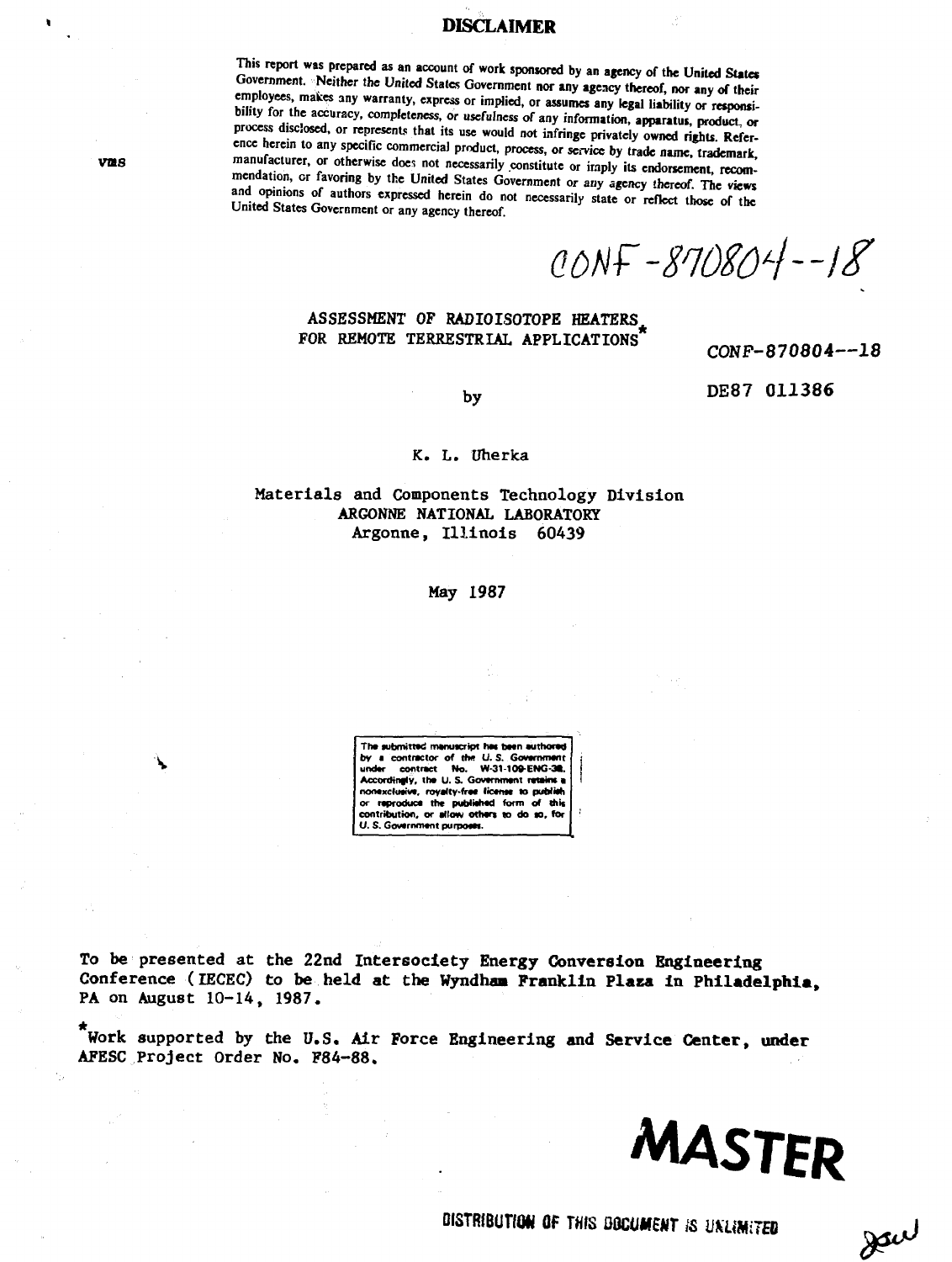**Kenneth L. Uherka Argonne National Laboratory Argonne, Illinois**

## **Abstract**

**This paper examines the feasibility of using radloisotope byproducts for special heating applications at remote sites In Alaska and other cold regions. The investigation included assessment of candidate radloisotope materials for heater applications, identification of the most promising cold region applications, evaluation of key technical issues and implementation constraints, and development of conceptual heater designs for candidate applications. Strontiua-90 (Sr-90) was selected as the most viable fuel for radioisotopic heaters used In terrestrial applications. Opportunities for the application of radioisotopic heaten were determined through site visits to representative Alaskan Installations. Candidate heater applications included water storage tanks, sludge digesters, sewage lagoons, water piping systems, well-head pumping stations, emergency shelters, and fuel storage tank deicers. Radioisotopic heaters for water storage tank freeze-up protection and for enhancement of biological waste treatment processes at remote sites were selected as the most promising applications.**

## **Background**

**Waste byproducts from government facilities involved in the processing of nuclear materials contain radioisotopes that have potential applications in public health, medicine, industrial technology, national security and energy. Many radioisotope applications are well established and these range from irradiation sources for sterilization of medical equipment to energy sources for powering thermoelectric generators (see Table 1 ) . The purpose of the work reported here was to determine the technical, logistical, and economic feasibility of using radloisotope byproducts for special heating applications at remote sites in Alaska and other cold regions. This work was sponsored by the U.S. Air Force (USAF) as part of a continuing program to conserve energy and to better utilize available resources.**

**In the 1950s the Atomic Energy Commission conducted a program to develop isotopic systems and to demonstrate their technical feasibility. The developmental work led to the fabrication of Radioisotopic Thermoelectric Generators (RTGs) used for a nuuber of purposes in oceans and space,** as well as in terrestrial applications. <sup>1-4</sup> In **the mid-1970s, DOE's predecessor, the Energy Research and Development Administration (ERDA), funded a .program on Cold Regions Isotopic Applications.** <sup>5</sup> **seneficial uses of increase identified Included potabjs water heating systems, septl\* tank and sewage lagoon heating systems, and use of KTGs to power aircraft navigational aids «n4 meteorological Instruments In remote locations, DOE and other organizations have continued to**

 $\sim$ 

**Table 1 Radioisotope applications**

## **Heat Power Sources**

- **e Energy sources for**
	- **Small ORC turbines**
	- **Thermoelectric generators**
	- **Thermionic generators**
	- **Stirling engines**
- **Weather station relays**
- **e Remote power generation**
- **Military communication/ intelligence systems**
- **e Remote unattended heaters**
- **e Heart pacemakers**
- **e Undersea navigation power**
- **e Satellite space power sources**

## **Irradiation Sources**

- **e Sterilization of medical equipment**
- **Food preservation**
- **e Sludge Irradiation to eliminate pathogens**

**Self-power Lighting (radiolumlnescent lights)**

- **Remote aircraft runways**
- **e Navigation aids**
- **e Instrument dials**

**identify and evaluate beneficial uses of Isotopes to meet long term energy requirements. There are numerous installations in Alaska and other cold regions of the northern hemisphere where opportunities exist for using radioisotopic heaters to supply heat for potable water/domestic water and sewage systems. Implementation of such heater systems requires determination of specific** site application requirements, resolution of **problem areas (e.g., safety, logistics and security issues), design/fabrication of actual isotopic heater units, and field demonstration at selected sites.**

## **Technology Assessments**

**The nuclear industry generates waste products** that contain radioisotopee that wust be shielded and cooled because of the rediation and heat that is produced by redicoestva desay of the<br>materials, to mase the general problem, thore<br>inctopes that generate the most rediation and/or<br>heat are often coparated from the ramaining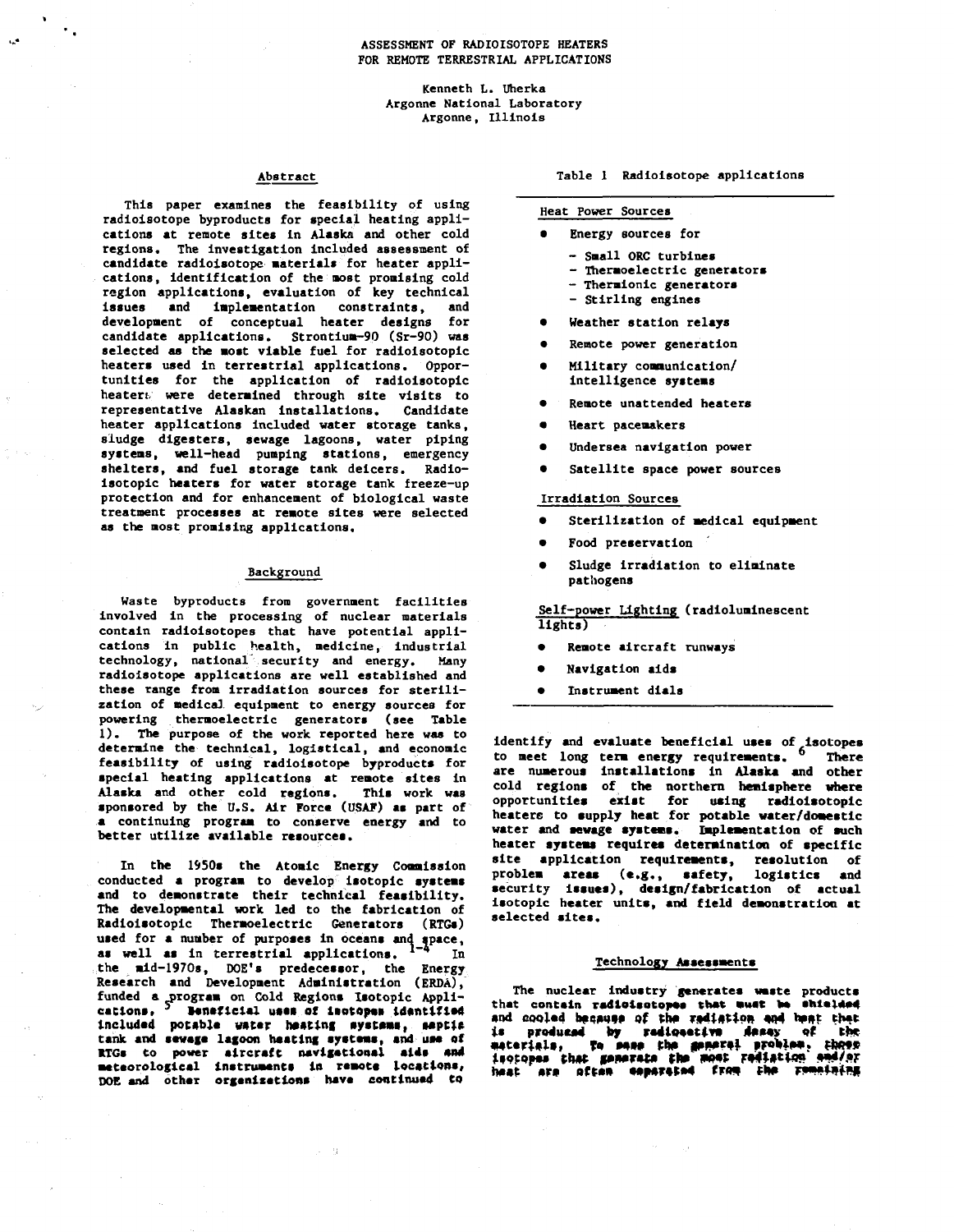**isotopes. This simplifies the provisions required for shielding and cooling since a smaller volume of material is involved. Strontium-90 (Sr--90) is an example of an isotope commonly separated from nuclear waste because It is a strong heat producer. Capsules made for containing separated Sr-90 produce about 1 kW (thermal) when new, have a half-life of 29 years, and are typical of the radioisotopic materials that can be employed.**

**Initial efforts Involved a reassessment of earlier study results, involving radioisotopic heaters, in light of current technology and energy needs. Since the application areas of prime Interest Involved remote USAF Installations, economic and logistic constraints differed from those involving civilian applications.**

## **Radioisotopic Fuels**

**Desired characteristics for radioisotopic heater fuels include: non-fissionable, good availability, low cost, chemical stability, high power density, long radioactive half-life and moderate gamma (y) radiation levels. The need for characteristics such as non-flsslonabillty, good availability, and low cost are obvious. Chemical stability is desired to insure that the radioisotope does not react with container materials, such as stainless steel, or natural elements it is likely to come in contact with. The power density (thermal watts per unit weight or volume) is important in restricting the physical size, and hence, cost of a heat source. This attribute Is considerably more important for space applications with stringent weight constraints, than for ground based applications. A long "half-life" for a radioisotope extends the useful period over which a given heat source can operate before refueling is required. Radiation sources with high y radiation levels require thicker shielding (with increased weight and cost) for biological protection of personnel than Is required for most other types of radiation.**

**Candidate radioisotopic fuels of major interest are summarized in Table 2. Extremely rare and/or unstable isotopes, along with fissionable elements capable of chain reactions, have been omitted from the table. Based on a selection criteria requiring a 20-year or greater half-life, the preferred fuels list is reduced to Sr-90, Cs-137, Ac-227, U-232, Pu-238 and conditionally Cm-244 (half-life 18 yr). From this group, Sr-90 was selected as the most viable fuel for radioisotopic heaters in remote terrestrial applications. Ca-137, for example, has a power density which is lower than that of Sr-90 by a factor of 3.4. Current availability of processed Ac-227, U-232, Pu-238 and Cm-244 materials is considerably less and the costs are much greater than that for either Sr-90 or Cs-137. Ac-227 and U-232 have the additional disadvantage of strong y-ray emissions and the associated thick shielding requirements. The high costs of radioisotopes such as Pu-238 can be justified for space missions applications because of th\* long half-Ufa and minimal radiation shielding requirements for alpha-part id \* emitters. However, Pu-238, as wall as Cm-244, was eliminated from further consideration as a heat** source for terrestrial installations due to very high procurement costs, lack of unallocated stock-

**pile reserves, and heavy security restrictions associated with the us^ of significant amounts of plutonlum In any form.**

**The selection of Sr-90 as tha preferred fuel is enhanced by past experience obtained from over sixty terrestrial power generators. Most of this past experience Involved radlolsotope thermoelectric generators (RXGs) such as the series of SNAP and Sentinel units used for a variety of <sup>z</sup>»\*» land-based and undersea applications. Dynamic power systems (based on Brayton, Rankine and Stirling cycles), fueled by radioisotopes,** have also been investigated for remote<br> **have** also heen investigated for remote **Installations.**

**Strontium-90 is processed from nuclear waste materials at the Waste Encapsulation and Storage Facility (WESF) near Hanford, HA. It is chemically stabilized as a strontium fluoride (SrF2) compound in double wall capsules that are 20.1 in. long and 2.625 in. diameter. <sup>9</sup> Each capsule initially contains 150,000 Curies (Ci) of Sr-90 and generates about 1 kW of thermal energy. Since a 1 kW source is relatively small compared to many conventional heat sources, several fuel capsules may be needed for a particular heater application.**

## **Site Applications**

**The work reported here is primarily concerned with the use of radioisotopic materials solely for thermal heating purposes, as contrasted to electrical power generation. With the exception of** small  $(-1$  watt thermal) heater units for main**taining critical instrumentation and other components in spacecraft at their desired temperature, most other radioisotopic energy sources have been developed to power either static cr dynamic electric generators. IO.1I Due to the mission requirements of these power generators, the associated radioisotopic sources are at a relatively high level of sophistication that cannot be economically justified for most terrestrial heating applications. Hence, cost effective heater concepts must be developed to justify the use of radioisotopic materials for land-based heating applications. Due to the high initial cost of radioisotopic heaters (fuel processing, radiation shielding, etc.) relative to conventional furnaces and boilers, they are best suited for unattended remote sites in cold regions where reliability is an important concern.**

**An assessment of radlolsotope heater applications in cold regions (Alaska, etc.) and their economic feasibility was carried out under ERDA sponsorship during the mid-1970s. 5 ' <sup>1</sup> <sup>2</sup> The investigation focused on civilian sites, and recommended radioisotopic heater applications were primarily concerned with the needs of Alaskan** Native Villages. The current efforts include an **updated appraisal of such applications with the focus on government Installations.**

Opportunities for the application of radioisotopic heaters were determined through site **visits to representative Alaskan installations.** The site visite included major Air Force hases as well as a number of redax sites located in remote ragions of Aleska, Mestar application areas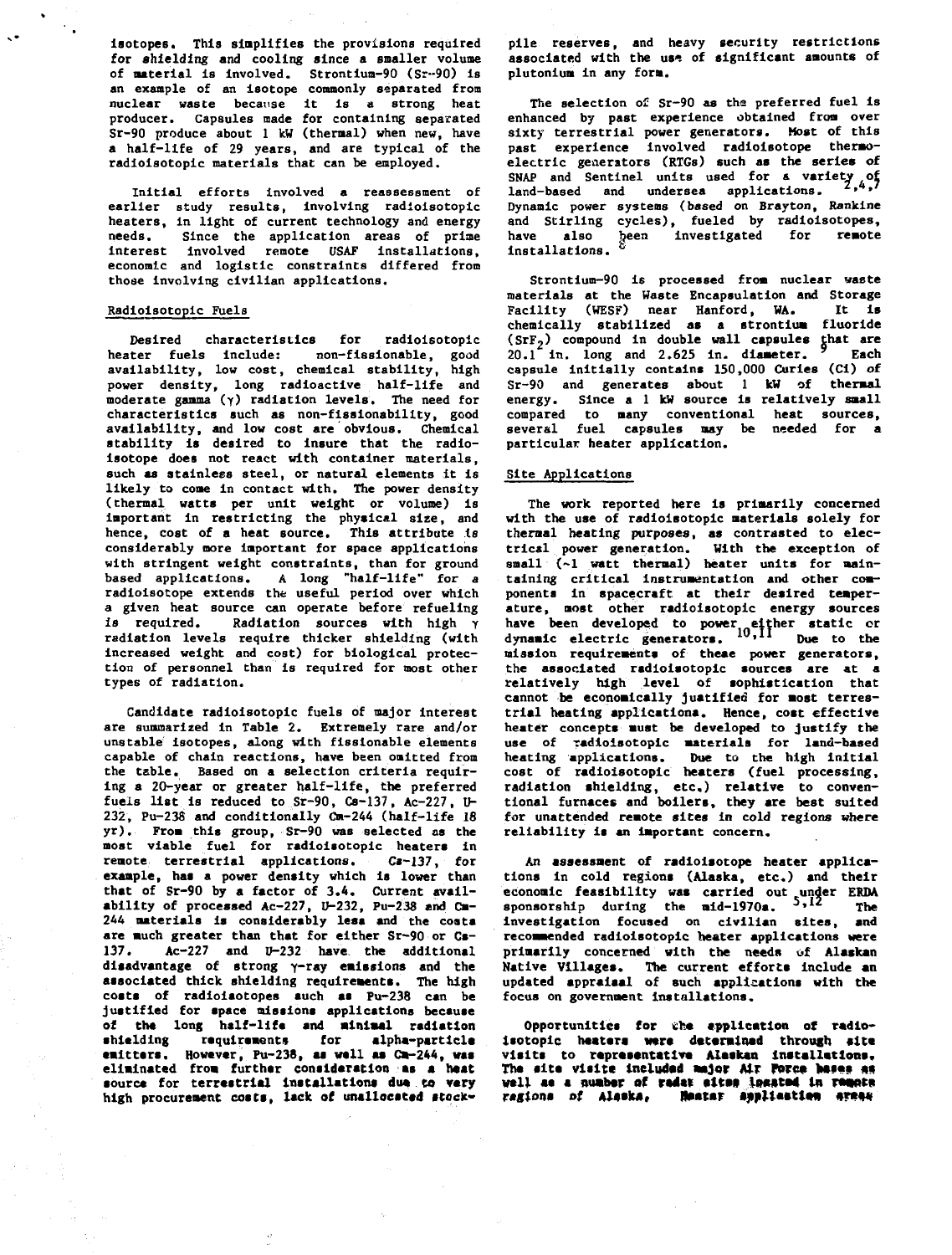|                 | Chemical                   | Half-Life, | Specific<br>Power,* |                            |
|-----------------|----------------------------|------------|---------------------|----------------------------|
| Radioisotope    | Symbol                     | yr         | W/g                 | Comments                   |
| Tritium         | $I^{\text{H}^3}$           | 12.3       | 0.36                | High cost                  |
| $Cobalt-60$     | $27^{\text{Co}^{60}}$      | 5.3        | 9.0                 | High y-radiation           |
| Krypton-85      | $36$ Kr $^{85}$            | 10.4       | 0.55                | Gaseous                    |
| Strontium-90    | $385x^{89}$                | 29.0       | 0.93                | Good availability          |
| Ruthenium-106   | $44$ <sup>Ru106</sup>      | 1.0        | 31.0                | Low lifetime               |
| $Ces1um-137$    | $55$ Cs <sup>137</sup>     | 30.0       | 0.27                | Low power density          |
| Cerium-144      | $58$ Ce <sup>144</sup>     | 0.78       | 25.0                | Low lifetime               |
| Promethium-147  | $61^{\mathrm{Pm}}^{147}$   | 2.5        | 0.37                | Low lifetime               |
| Actinium-227    | $89^{Ac^{227}}$            | 21.2       | 15.0                | $Hish \gamma$ and cost     |
| Thorium-228     | $_{\rm 90} \rm{Th} ^{228}$ | 1.91       | 161.0               | Low life and high $\gamma$ |
| Uranium-232     | $92^{\frac{1}{2}32}$       | 74.0       | 4.8                 | High γ                     |
| $Plutonfum-238$ | $94^{Pu}$ <sup>238</sup>   | 89.0       | 0.55                | Strategic material         |
| $Curium-244$    | $96^{\rm Cm}^{244}$        | 18.0       | 2.8                 | Limited availability       |

**Table 2 Summary of candidate radioisotopic fuels**

**•Specific power values given are for the pure elements only; values for applications involving compounds of the radioisotope will be somewhat lower, ln general.**

**judged to be of primary interest are listed in Table 3. Relative heating needs for a particular geographic area can be characterized by the annual degree-days, which ranged from about 11,000 for areas near Anchorage to over 17,000 at some remote installations (for comparison, Chicago has about 6000 annual degree-days).**

## **Table 3 Candidate radioisotope heater applications**

- **Water storage tanks**
- **Water piping systems**
- **Sludge digesters**
- **Sewage lagoons**
- **Well-head pumping stations**
- **Emergency shelters**
- **Remote seismic and weather stations**
- **Fuel storage tanks**
- **Low IR signature energy sources**

**Preventing freeze-up of water storage tanks represents the largest single class of applica**tions since all remote sites have structures to **store water for both potable uses and fire protection. Typical structures art insulated 100,000 gallon tanks with diameter • 24 feet and height - 30 faet. Required heater capacities**

**range froa 2 kW to 8kW per tank, depending on winter design temperature for the site and how well the tank is insulated. Protection against water tank and pipeline freeze-up is currently provided by electricity (immersion heaters, electric tape, etc.) in most cases because of the convenience in application. Electricity at remote installations Is provided by dlesel generator sets, and loss of power would adversely impact both potable and fire protection water storage systems.**

**The operation of sewage lagoons and digesters could be significantly improved with radioisotopic heaters, since the biological digestion processes become dormant at low temperatures. Adequate sewage treatment occurs only during the short summer months at most remote regions of Alaska; consequently, the sewage Is poorly treated. The candidate heater applications listed ln Table 3 Involving emergency shelters and structures housing well-head pumps, seismic instrumentation and weather atatlons are somewhat similar in nature. Radiolsotopes could provide reliable,** self-powered, heater units that operate for ~25 **years without refueling. Such heaters would prevent freeze-up, enhance the operation of sensitive Instruments ln the arctic cold, provide warmth for personnel during inspection/service tours, and also provide electricity If Integrated with a thermoelectric generator or other con**version device. The weather stations and control centers required for incoming aircraft at remote site airfields are a prime applicable for reliable **heaters that are not dependent en a fvel ewpfly er**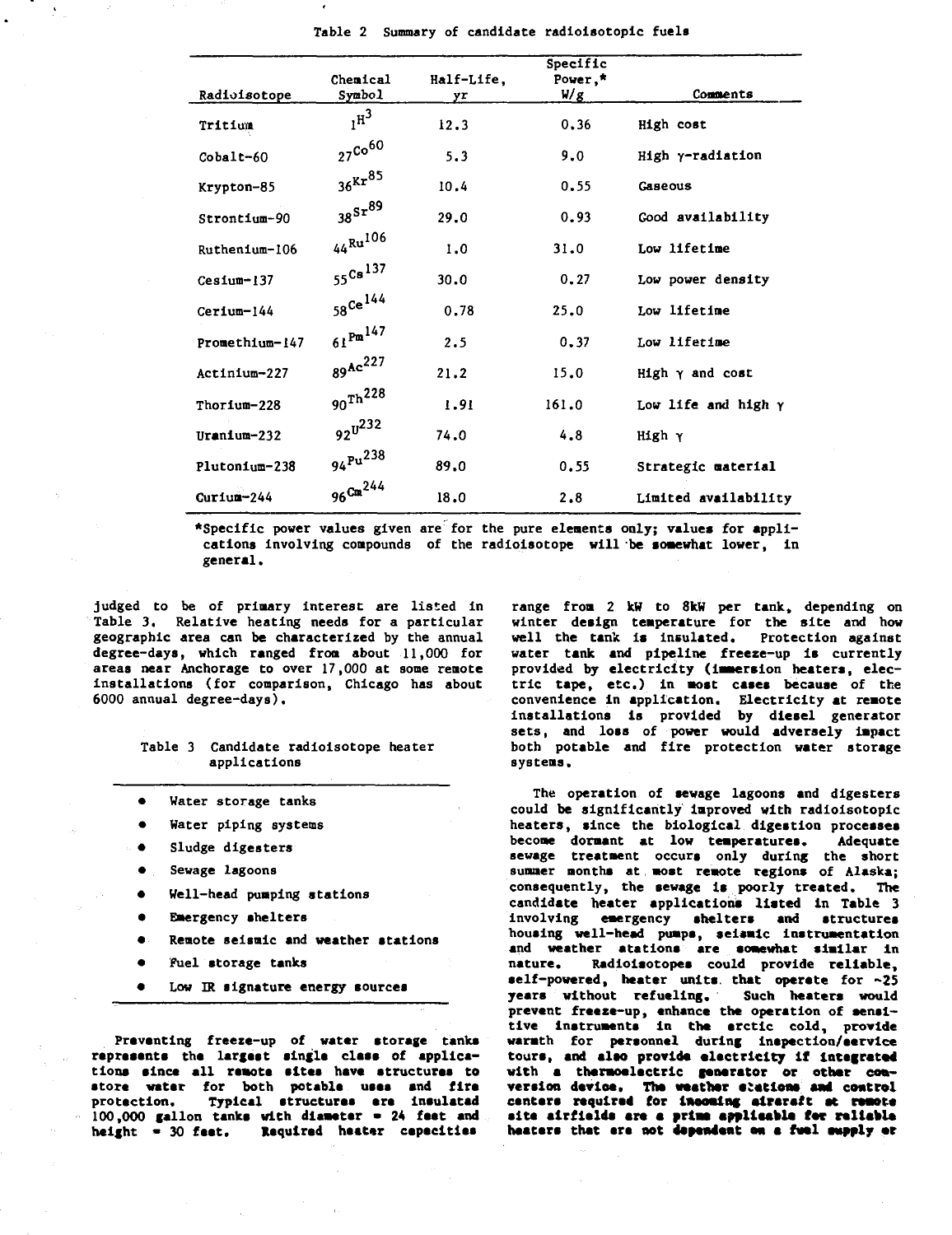## **electric power lines.**

**The fuel storage tank application of Table 3 involves the use of heaters to eliminate water vapor condensation and consequent Ice crystal formation that clogs fuel lines and metering valves. Radioisotope heaters are ideal for fuel tank applications because they do not involve open flames and do not use wires that could cause sparks, consequently reducing the potential for accidental ignition.**

## **Radioi8Qtopic Heater Evaluation/Design**

**Critical issues and potential problems associated with the Implementation of radioisotopic heaters were evaluated for the application areas listed in Table 3. Conceptual designs were developed for applications involving (1) water storage tank freeze-up protection and (ii) thermal enhancement of sewage lagoon/digester biological waste treatment processes.**

## **Key Issues**

**Key technical, economic, and institutional factors were examined that included technical feasibility, costs, reliability, operation requirements, environmental/safety issues, logistics, licensing requirements, and security issues. Radioisotopic heaters consist of a Sr-90 fuel compound packed into double-walled cylindrical containers or capsules, which in turn are enclosed in an appropriate heat exchanger structure that is surrounded by thermal and/or biological shielding. The heaters are mechanically simple since there are no moving parts, other than a need for a pump in the attached piping network to circulate the heat transfer fluid. The fact that radioisotopic heat sources have been used extensively with thermoelectric generators clearly demonstrates their technical feasibility, since RTG spacecraft units are considerably more complex than proposed heater applications at terrestrial sites. Although technical feasibility is established, good engineering judgement must be used to insure compatibility of containment materials, maintain thermal stresses at safe limits, and provide emergency cooling safeguards against overheating,, "J <sup>1</sup> \***

**The main environmental and safety Issues of concern are directly related to the fact that a radioactive material is being used as a heat** Proper safety precautions must be **followed during fabrication, transportation, and site application of the Sr-90 fuel elements. The major safety issues are to insure structural integrity of the fuel capsule and the surrounding cask enclosure to prevent possible leakage of the Sr-90 isotope material, and to provide adequate biological shielding against radiation. The radiation of concern involves high energy (1 MaV average) bremsstrahlung photon\* emitted by the Yttrium-90 decay product of Sr-90. <sup>1</sup> <sup>5</sup> Radiation shielding ii required to protect both operating personnel and naarby equipment. The shielding** also serves as a heat transfer interface, since absorption of the bremsstrahlung radiation results **in the conversion of electromagnetic energy into thermal energy. This thermal energy must then be** **transferred to the end-use application (sewage lagoon/digester, water tank, etc.) of interest. Safety problems can be resolved through the use of suitable heat exchanger cask designs, adequate yray shielding, and manpower work scheduling to limit exposure times for any one Individual.**

**The economic viability of isotope heaters, relative to the costs of diesel-generator powered electric heaters currently used at USAF Alaskan sites, was examined through a cost analysis. Cost-effectiveness relies on the premise that Sr-90 fuel can be made available by DOE for USAF applications on a long term loan basis, with the only fuel cost being for packaging and transportation to the site. Hence, the primary cost of radioisotopic heaters is basically that associated with initial fabrication and installation, since there are no daily fuel supply requirments in the usual sense. Typical shielding materials include lead, iron and concrete—listed in order of decreasing cost. The total Sr-90 heater cost also depends on whether the transportation cask Is reusable or whether or not It doubles as the site heat exchanger vessel. Shipping and transportation are major cost Items because of licensing requirements and safety/security constraints when dealing with radioactive materials.**

**The question of fuel availability is of some concern, since new SrF, capsules are not currently being processed at WESF/Hanford, Also, the available inventory of WESF capsules exhibits a wide variation in Sr-90 content due to aging and other factors. <sup>6</sup> The availability of Sr-90 for terrestrial heater applications can be enhanced through use of DOE's inventory of "aged" fuel capsules, whose energy levels have decreased to the 0.6 kW thermal level or less. Use of low power SrF<sup>2</sup> capsules for heaters allows the higher power density units to be reserved for higher priority RTG applictions.**

## **Design Options**

**Alternative design options were evaluated and a number of Sr-90 heater conceptual designs developed, both for protection against water storage tank freeze-up and enhancement of biological waste treatment processes. Each heat exchanger cask holds several Sr-90 capsules, the exact number depending on the application, seasonal heating requirements at the site in question, and thermal output of the capsules. Mechanical simplicity is stressed in radioisotopic heater designs to provide reliable systems that are essentially maintenance—free for remote site applications.**

**Heat exchangers containing Sr-90 capsules can either be placed physically within a water tank, with heat transferred by free convection, or located outside the tank. In the latter case, heat would be transferred to the tank by water circulation through a connecting pipeline or by a "heat pipe" thermal transfer device. In all cases, the Sr-90 cepsules have to be properly •ncaaed within the heater cloture to prevent contact of strontium with the water system. This, is accomplished through double encapsulation of the Sr-90 fuel, uie of non-corrosive container alloys, protective thermal/radiation shielding;. Intermediate heat exchangers that physically**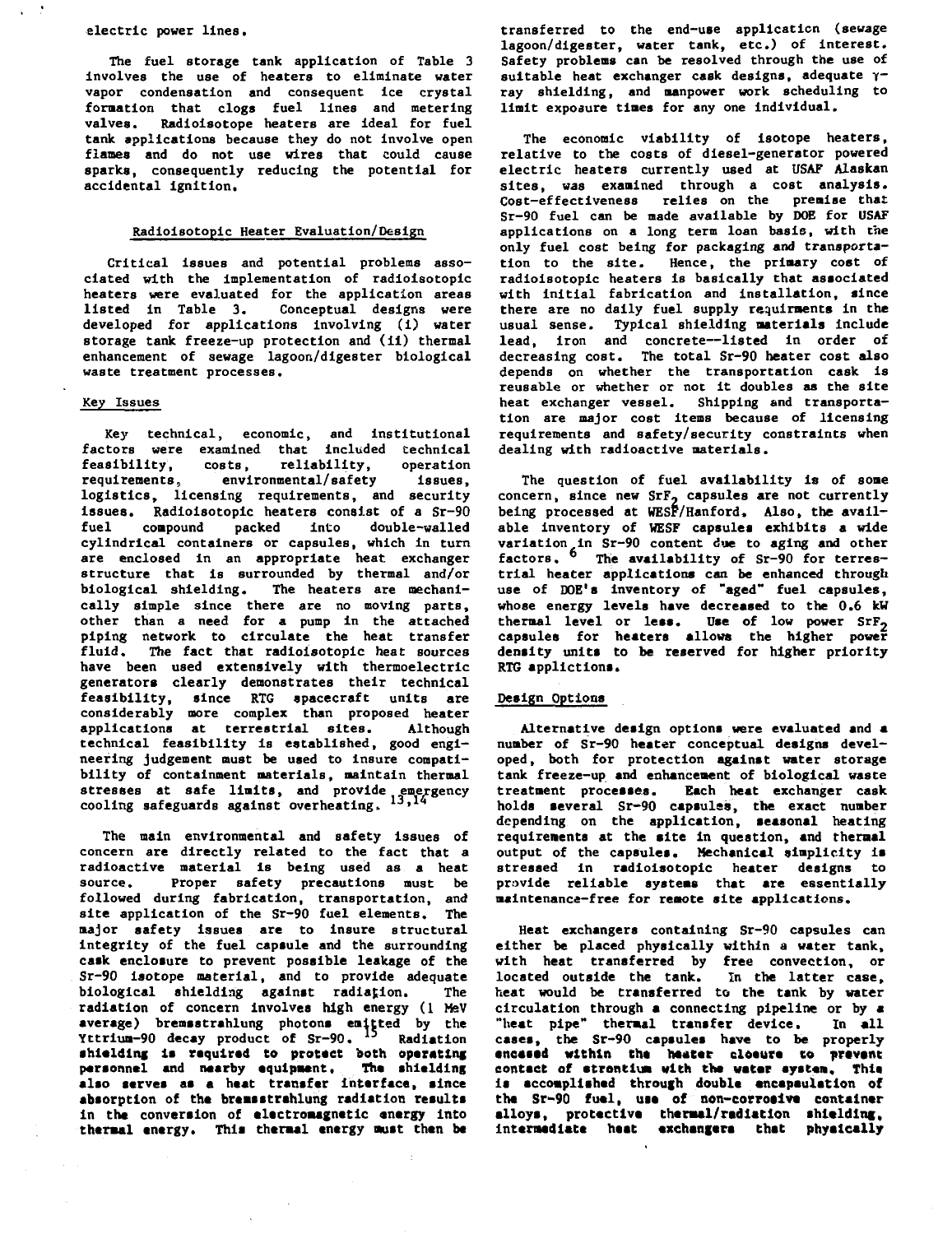**separate the heater from the water tank, and other safety precautions. It is recommended that initial water storage tank heating applications involve non-potable water such as in tanks reserved for fire protection. This would allow verification of Sr-90 heater performance and establishment of operational/maintenance procedures, prior to interfacing such heaters with potable water systems.**

**Figure 1 illustrates one concept for aerobic** sewage treatment in which a radioisotopic heater **is simply plumbed into the pipeline between the aeration pump and the lagoon air distribution system. This design layout should also resolve the common problem of water freezing in the aeration pipeline. Since the biological digestion process is essentially dormant during a major portion of the year at remote Alaskan sites, such applications of radioisotopic heaters can significantly improve the treatment process. Alternative concepts to that of Fig. 1 include: submersion of an Sr-90 heater directly into the lagoon (with a suitable foundation or support pad), with heat transfer taking place via natural convection or by using theraosyphon principles; circulating lagoon liquids directly through an Sr-90 fuel source heai exchanger; or transferring heat to the lagoon using finned heat pipes.**

**Most applications require radiation shielding, which can be minimized by using dense materials (e.g., lead, iron or cement) that are efficient absorbers** of y-radiation. Emergency cooling **precautions are also necessary to prevent possible damage of the fuel capsules due to accidental overheating. In the case of an application involving an Sr-90 heater unit submerged in a small sewage lagoon to enhance the aerobic diges-**

**tion process, the lagoon water alone would provide adequate biological shielding for humans since the** effective y-ray shielding ability of water rela**tive to steel is in the ratio of one to six. Consequently, 6 feet of lagoon water would be equivalent to a 1 foot thick iron shield. In practice, however, some shielding would always be used in order to provide adequate protection during periods associated with source removal and inspections, to insure complete integrity of the Sr-90 capsule(s) contained within, to absorb as much of the radiative energy as possible for transfer to the surrounding liquid, and to reduce the dosage levels such that microorganisms necessary for the digestion process are not harmed.**

## **Concluding Remarks**

**Useful radioisotope byproducts exist in the high-level nuclear wastes of the civilian and** defense production cycles. **disposal of these waste materials can be facilitated by first separating out constituents that are strong emitters; the relatively low-level wastes that remain can then be handled through geologic disposal or other means. The strong emitters can be utilized for special applications such as irradiation, radloluminescent lighting and** long-term heat/power sources. **concludes that radioisotopes, such as Strontium-90, can be effectively utilized as thermal energy sources for a variety of terrestrial heating applications. Military Installations at remote Alaskan sites offer many potential advantages such as the presence of trained technical personnel,** reduction of security problems relative to<br>civilian sites, and the fact that the **civilian sites, and the fact that the**



**Fig. 1 Schematic of radioisotope heated sewage aeration system.**